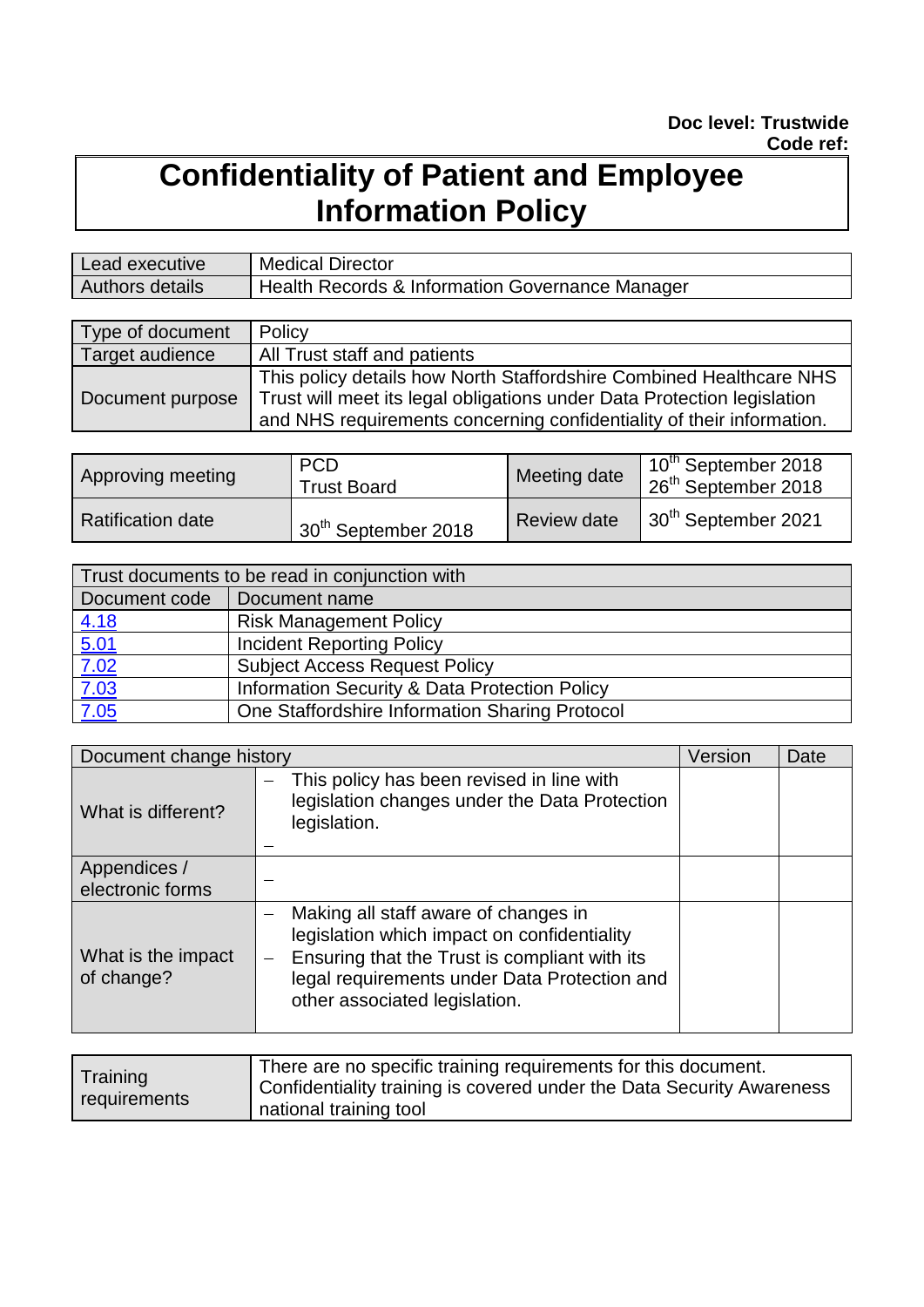| Document consultation |  |  |
|-----------------------|--|--|
| <b>Directorates</b>   |  |  |
| Corporate services    |  |  |
| External agencies     |  |  |

| <b>Financial resource</b><br>implications | <b>No</b> |
|-------------------------------------------|-----------|
|                                           |           |

## External references

- 1. Data Protection Bill
- 2. General Data Protection Regulations (GDPR)

| Monitoring compliance<br>with the processes<br>outlined within this<br>document | Any breaches to this policy will be recorded within the Trust's<br>incident reporting system and any breaches will be investigated<br>' accordingly. |
|---------------------------------------------------------------------------------|------------------------------------------------------------------------------------------------------------------------------------------------------|
|---------------------------------------------------------------------------------|------------------------------------------------------------------------------------------------------------------------------------------------------|

| <b>Equality Impact Assessment (EIA) - Initial assessment</b> |                                                                                                                                                                                                                                                                                                                                                                                                                    | Yes/No    | Less favourable /                        |  |  |
|--------------------------------------------------------------|--------------------------------------------------------------------------------------------------------------------------------------------------------------------------------------------------------------------------------------------------------------------------------------------------------------------------------------------------------------------------------------------------------------------|-----------|------------------------------------------|--|--|
|                                                              |                                                                                                                                                                                                                                                                                                                                                                                                                    |           | More favourable /<br><b>Mixed impact</b> |  |  |
|                                                              | Does this document affect one or more group(s) less or more favorably than another (see list)?                                                                                                                                                                                                                                                                                                                     |           |                                          |  |  |
|                                                              | Age (e.g. consider impact on younger people/ older<br>people)                                                                                                                                                                                                                                                                                                                                                      | <b>No</b> |                                          |  |  |
| $\qquad \qquad -$                                            | Disability (remember to consider physical, mental and<br>sensory impairments)                                                                                                                                                                                                                                                                                                                                      | <b>No</b> |                                          |  |  |
|                                                              | Sex/Gender (any particular M/F gender impact; also<br>consider impact on those responsible for childcare)                                                                                                                                                                                                                                                                                                          | <b>No</b> |                                          |  |  |
| $\overline{\phantom{0}}$                                     | Gender identity and gender reassignment (i.e. impact<br>on people who identify as trans, non-binary or gender<br>fluid)                                                                                                                                                                                                                                                                                            | No        |                                          |  |  |
| $\qquad \qquad -$                                            | Race / ethnicity / ethnic communities / cultural<br>groups (include those with foreign language needs,<br>including European countries, Roma/travelling<br>communities)                                                                                                                                                                                                                                            | <b>No</b> |                                          |  |  |
|                                                              | Pregnancy and maternity, including adoption (i.e.<br>impact during pregnancy and the 12 months after;<br>including for both heterosexual and same sex couples)                                                                                                                                                                                                                                                     | <b>No</b> |                                          |  |  |
| $\qquad \qquad -$                                            | Sexual Orientation (impact on people who identify as<br>lesbian, gay or bi – whether stated as 'out' or not)                                                                                                                                                                                                                                                                                                       | <b>No</b> |                                          |  |  |
| $\overline{\phantom{0}}$                                     | Marriage and/or Civil Partnership (including<br>heterosexual and same sex marriage)                                                                                                                                                                                                                                                                                                                                | <b>No</b> |                                          |  |  |
|                                                              | <b>Religion and/or Belief</b> (includes those with religion and<br>/or belief and those with none)                                                                                                                                                                                                                                                                                                                 |           |                                          |  |  |
|                                                              | Other equality groups? (may include groups like those<br>living in poverty, sex workers, asylum seekers, people<br>with substance misuse issues, prison and (ex) offending<br>population, Roma/travelling communities, looked after<br>children, local authority care leavers, and any other<br>groups who may be disadvantaged in some way, who<br>may or may not be part of the groups above equality<br>groups) | <b>No</b> |                                          |  |  |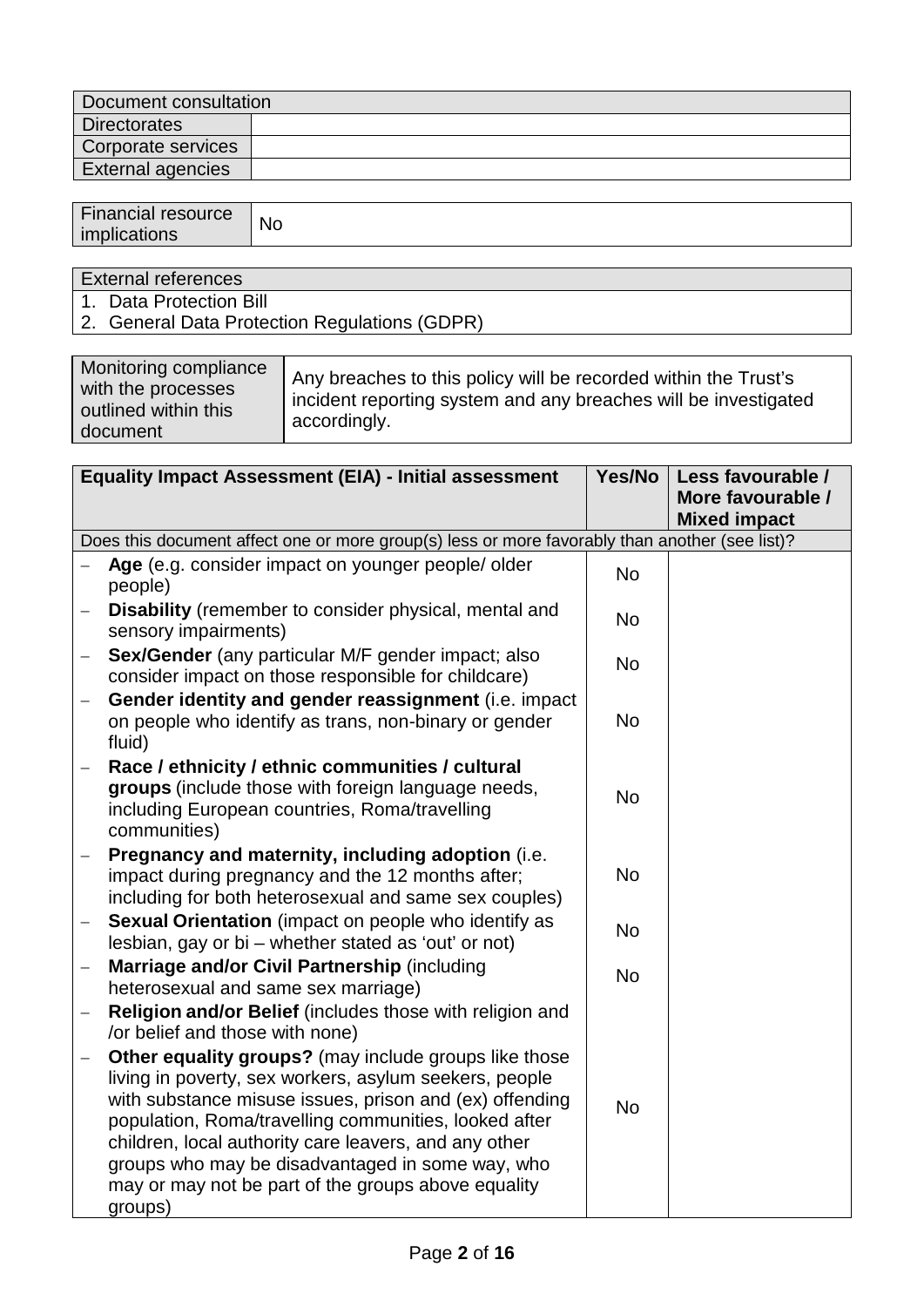If you answered yes to any of the above, please provide details below, including evidence supporting differential experience or impact.

Enter details here if applicable

If you have identified potential negative impact:

- Can this impact be avoided?

What alternatives are there to achieving the document without the impact?

Can the impact be reduced by taking different action?

| Enter details here if applicable                                                            |     |  |
|---------------------------------------------------------------------------------------------|-----|--|
| Do any differences identified above amount to discrimination<br><b>No</b>                   |     |  |
| and the potential for adverse impact in this policy?                                        |     |  |
| If YES could it still be justifiable e.g. on grounds of                                     |     |  |
| promoting equality of opportunity for one group? Or any                                     | N/A |  |
| other reason                                                                                |     |  |
| Enter details here if applicable                                                            |     |  |
| Where an adverse, negative or potentially discriminatory impact on one or more equality     |     |  |
| groups has been identified above, a full EIA should be undertaken. Please refer this to the |     |  |
| Diversity and Inclusion Lead, together with any suggestions as to the action required to    |     |  |

avoid or reduce this impact.

For advice in relation to any aspect of completing the EIA assessment, please contact the Diversity and Inclusion Lead at [Diversity@northstaffs.nhs.uk](mailto:Diversity@northstaffs.nhs.uk)

| Was a full impact assessment required? | Nc.        |  |
|----------------------------------------|------------|--|
| What is the level of impact?           | <b>LOW</b> |  |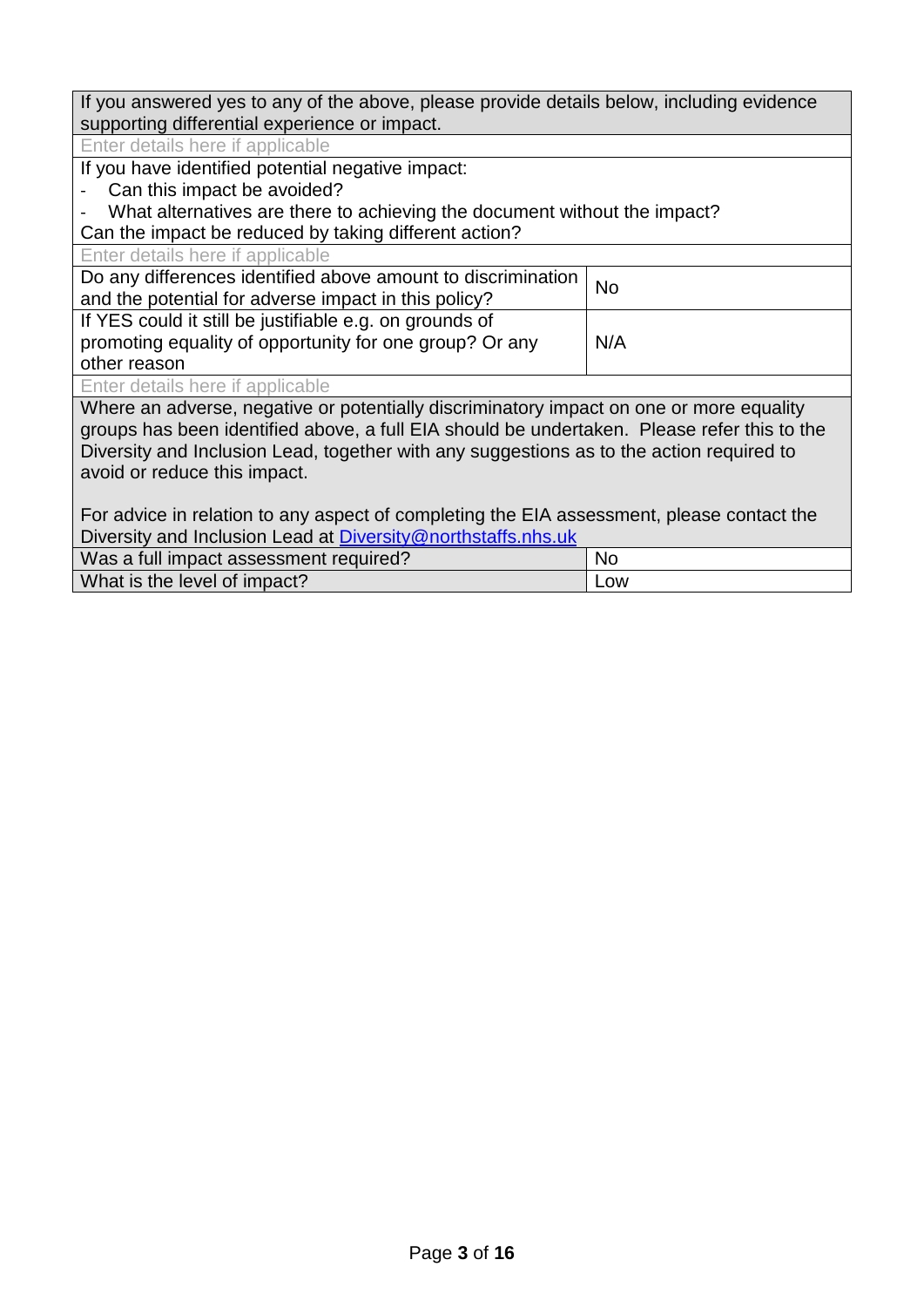## **CONTENTS**

#### Page number

| 1.<br>2.<br>3. | Human Rights Act 1998<br><b>Data Protection Law</b><br>$\bullet$<br><b>Caldicott Report</b><br>$\bullet$ | 5<br>5<br>6      |
|----------------|----------------------------------------------------------------------------------------------------------|------------------|
| 4.             |                                                                                                          | $\overline{7}$   |
| 5.             |                                                                                                          | 8<br>9           |
| 6.<br>7.       |                                                                                                          | $\boldsymbol{9}$ |
| 8.             |                                                                                                          | 9                |
| 9.             |                                                                                                          | 10               |
| 10.            |                                                                                                          | 10               |
| 11.            |                                                                                                          | 10               |
| 12.            |                                                                                                          | 11               |
| 13.            |                                                                                                          | 11               |
| 14.            | Disclosure of information for other purposes or as a legal requirement                                   | 12               |
| 15.            |                                                                                                          | 12               |
| 16.            |                                                                                                          | 13               |
| 17.            |                                                                                                          | 13               |
| 18.            |                                                                                                          | 14               |
| 19.            |                                                                                                          | 14               |
| 20.            |                                                                                                          | 15               |
| 21.            |                                                                                                          | 15               |
|                |                                                                                                          |                  |

| Appendix 1 | Data Protection: Principles of Data Processing | 16 |
|------------|------------------------------------------------|----|
|            |                                                | 16 |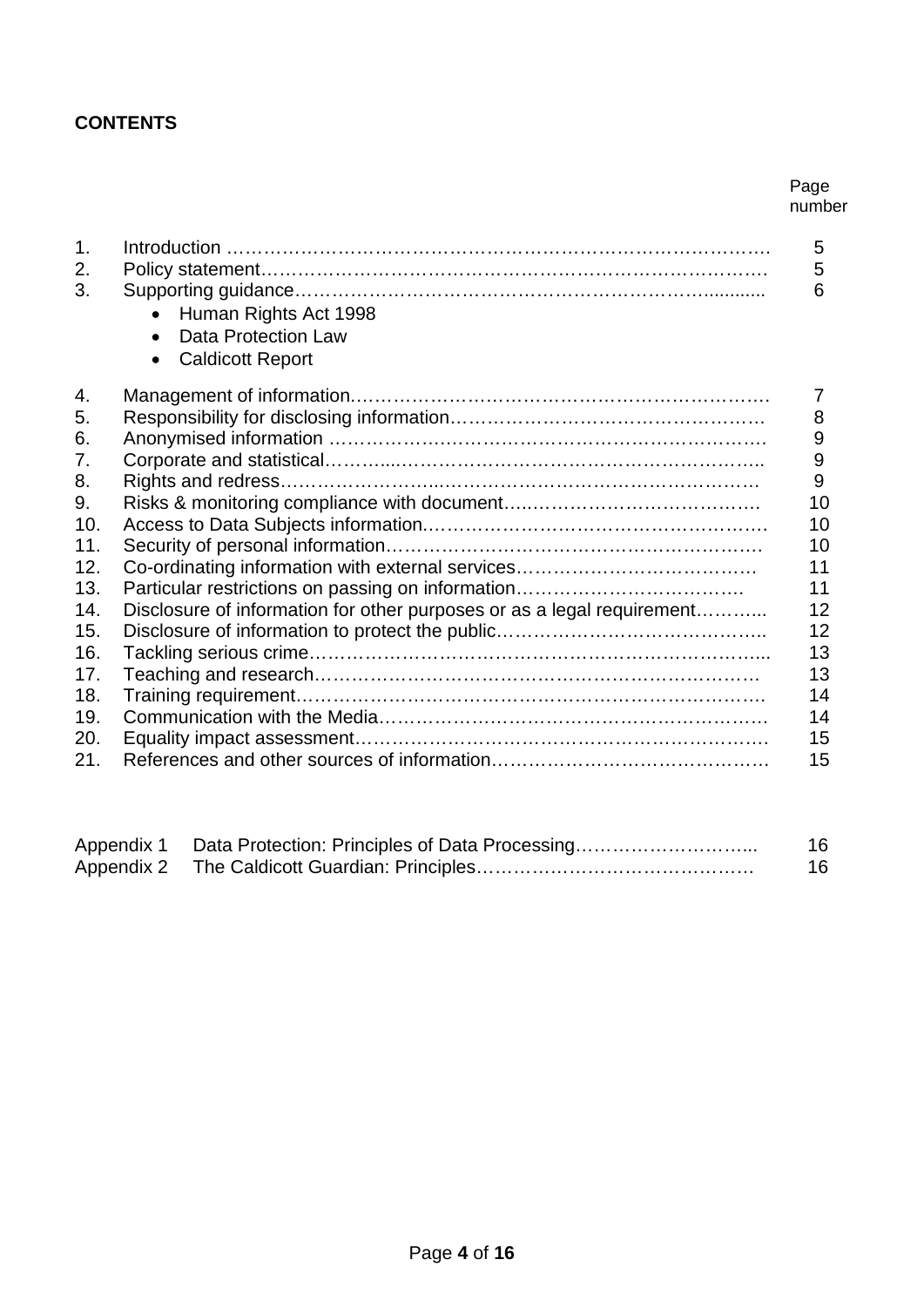## **1. INTRODUCTION**

- 1.1 The purpose of this policy is to lay down the principles that must be observed by all who work within North Staffordshire Combined Healthcare and have access to personidentifiable information or confidential information. All staff need to be aware of their responsibilities for safeguarding confidentiality and preserving information security. The Trust must ensure that it complies with Data Protection Law in its management and disclosure of person identifiable information, in addition to providing clear guidance for managers and staff. Additionally, all NHS organisations are required to comply with a number of standards that underpin the confidentiality of personal data, notably with the integration of the Data Security and Protection Toolkit (DSP).
- 1.2 The DSP framework allows organisations and individuals to ensure that personal and corporate information is managed legally, securely and efficiently in order to assist in the delivery of the best possible care.
- 1.3 The framework integrates previously separated but interrelated initiatives within a single transparent package which represents the Department of Health Policy. There are similarities and overlaps between the core components of this framework. These core components currently include:-
	- Freedom of Information Act 2000/Corporate Records Management including HSC 1999/053 For the Record;
	- Data Protection Law (DPA);
	- The Confidentiality NHS Code of Practice;
	- Records Management NHS Code of Practice;
	- Information Security Management;
	- Information Quality Assurance;
	- Caldicott Principles;
- 1.4 This policy details the rights of a "data subject" together with the responsibilities of the Trust. The Trust definition of a data subject is in accordance with Data Protection Law (DPA). Therefore, a data subject is defined as a living individual who is the (main) subject of personal data.
- 1.5 This policy details the "data controller". The Trust definition of a data controller is in accordance with Data Protection Law (DPA). Therefore a data controller is a person who (either alone or jointly or in common with other persons) determines the purposes for which and the manner in which any personal data are, or are to be, processed.

## **2. POLICY STATEMENT**

In general any personal information given or received in confidence for one purpose may not be used for a different purpose or passed to anyone else without the consent of the provider of the information. This duty of confidence is long established in common law. In addition, health professionals have ethical and professional duties of confidence.

The disclosure and use of confidential personal information needs to be both lawful and ethical. Whilst law and ethics in this area are largely in step, the law provides a minimum standard that does not always reflect the appropriate ethical standards that the government and the professional regulatory bodies require. For example, the Department of Health and the General Medical Council are in agreement that, whilst there are no clear legal obligations of confidentiality that apply to the deceased, there is an ethical basis for requiring that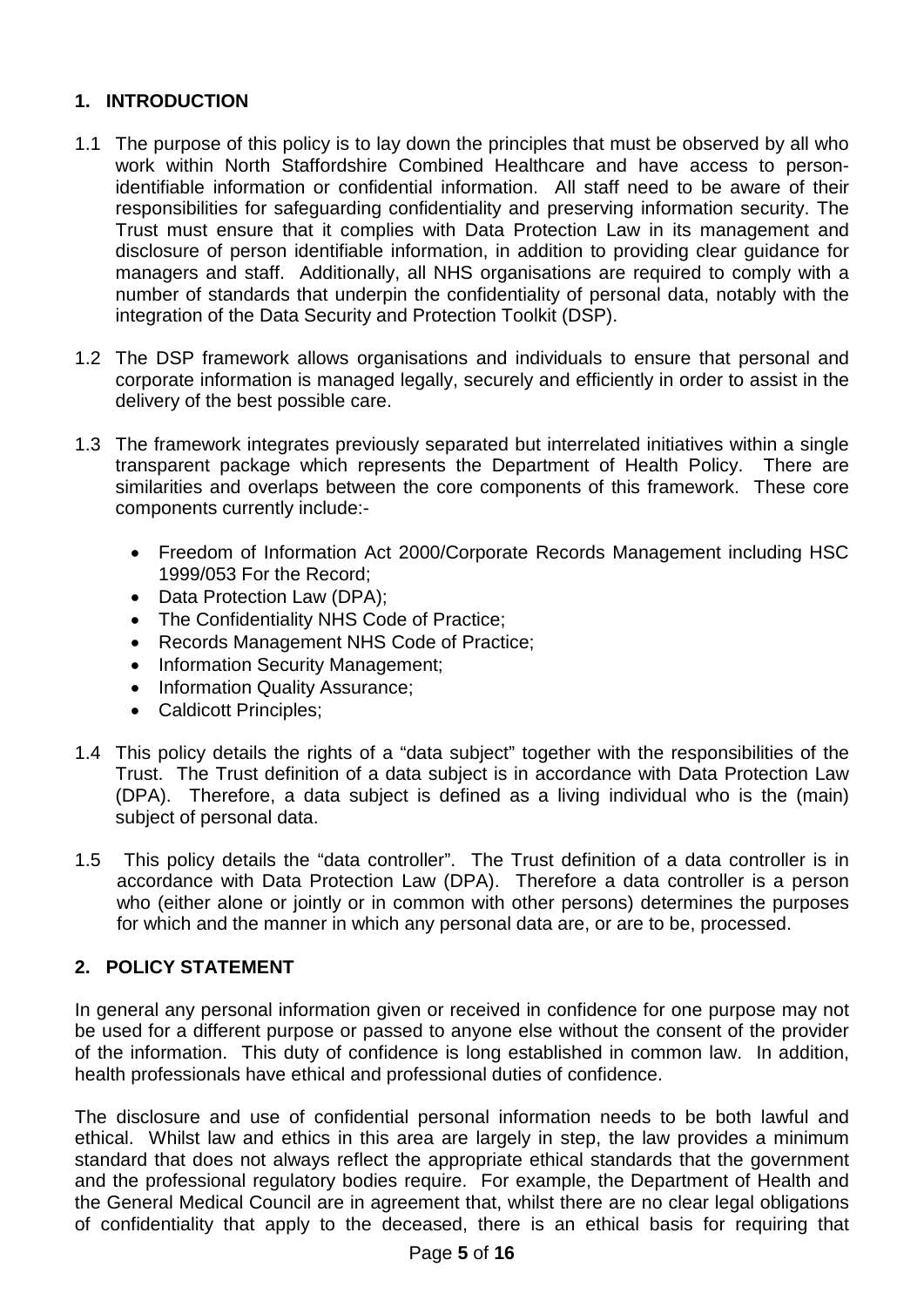confidentiality obligations must continue to apply. Further, where the law is unclear, a NHS standard may be set, as a matter of policy, which clearly satisfies the legal requirement and may exceed some interpretations of the law.

Data subjects provide personal information for the employment/health records and have an expectation that their privacy will be maintained.

In this policy and supporting guidance 'personal information' applies to all such information about data subjects held in whatever form by the Trust.

It is neither practicable nor necessary to seek a person's specific consent every time information needs to be passed on for a particular purpose. Data subjects expect the NHS, often in conjunction with other agencies, to respond effectively to their needs. It can do so only if it has the necessary information. It is therefore essential that data subjects are fully informed of the uses to which information about them may be used. If the nature of the use of that information changes then the person to who the information relates must be informed and consent obtained before the information is passed on.

## **3. SUPPORTING GUIDANCE**

The Duty of Confidence derives from the personal nature of the information recorded. It is unaffected by questions of who owns or holds particular records. Consequently, the following all have responsibilities for protecting information:-

- Everyone working for or with the NHS is bound by a legal duty of confidence to protect personal information they may come into contact with during the course of their work. This is not just a requirement of their contractual responsibilities but also a requirement within common law duty of confidence and Data Protection Law. It is also a requirement within the NHS Care Record Guarantee. This applies equally to those working on a voluntary basis or on a temporary placement such as students.
- Health Professionals have by virtue of professional regulation, an ethical duty of confidence which, when considering whether information should be passed on, includes special regard to the health of the patient and to his/her wishes.
- Other individuals or agencies to which information is passed legitimately may only use that information for specific purposes, possibly subject to particular conditions.

## **3.2 Human Rights Act 1998 (HRA98**)

- 3.2.1 Article 8 of the HRA98 establishes a right to 'respect for private and family life'. This underscores the duty to protect the privacy of individuals and preserve the confidentiality of their records. Current understanding is that compliance with the Data Protection Law and the common law of confidentiality should satisfy Human Rights requirements. Legislation generally must also be compatible with HRA98, so any proposal for setting aside obligations of confidentiality through legislation must:-
	- Pursue a legitimate aim;
	- Be considered necessary in a democratic society; and
	- Be proportionate to the need.
- 3.2.2 There is also a more general requirement that actions that interfere with the right to respect for private and family life (e.g. disclosing confidential information) must also be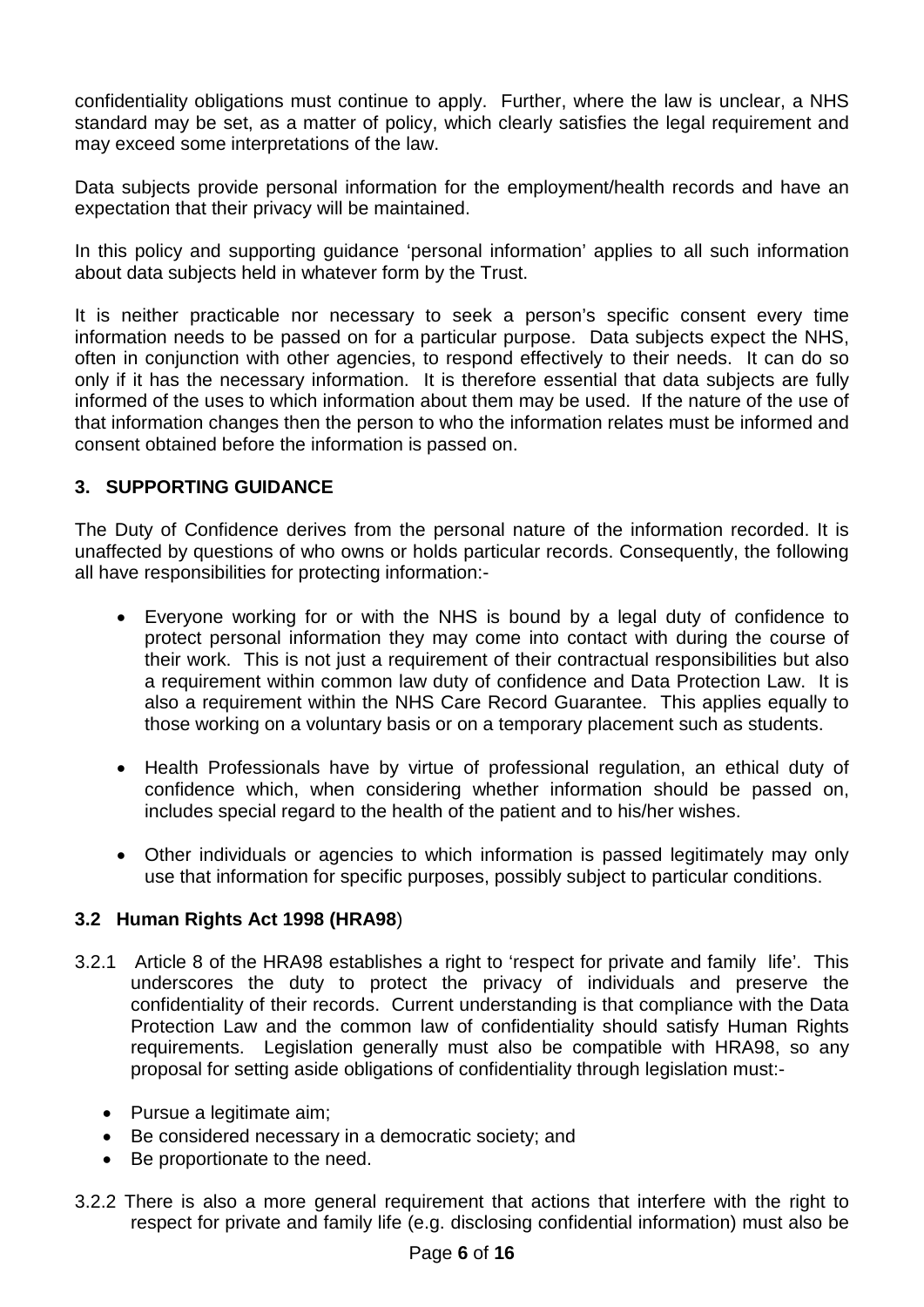justified as being necessary to support legitimate aims and be proportionate to the need.

#### **3.3 Data Protection Law**

- 3.3.1 Data Protection Law relates to the rights and freedom of living individuals. The Act gives individuals the right to access personal data held about them. Personal data relates to a living individual who can be identified from that data and includes any facts, opinion or any indication of intentions of the data controller about that individual. This includes personal data held in either electronic or manual systems.
- 3.3.2 NHS bodies that use personal information must register with the Information Commissioner. It is a criminal offence to hold or disclose information in breach of the registration requirement.
- 3.3.3 Any person who believes that the Trust has used or disclosed their personal information contrary to the requirements of the Law can apply to the Information Commissioner for an assessment to be undertaken as to whether any of the provisions of the Law have not been adhered to or to the Court for redress.

(See appendix 1 for the principles of Data Protection Law)

#### **3.4 Caldicott Report**

Following a review of confidential patient information by the NHS, a series of recommendations for improvements to practice were made. NHS organisation must appoint a Caldicott Guardian to oversee the arrangement for the use and sharing of clinical information. The Trust's Caldicott Guardian is the Medical Director. The Trust must also comply with the principles set out in the Caldicott report.

#### **4. MANAGEMENT OF INFORMATION**

- 4.1 The administration of personal information encompasses many elements. In all cases the use of personal information will be covered by a model referred to as HORUS (Holding, Obtaining, Recording, Using, and Sharing).
- 4.2 The Trust should ensure that data subjects are aware of the nature and source of any information kept about them, how it will be used and whom it may be disclosed to.
- 4.3 The Trust must inform data subjects about their rights under Data Protection Law, including their right to access the information kept about them.
- 4.4 Data subjects will be requested to confirm personal details kept on record that may be subject to change e.g. home address, GP etc.
- 4.5 The Trust will incorporate accuracy, consistency and validity checks into its associated systems.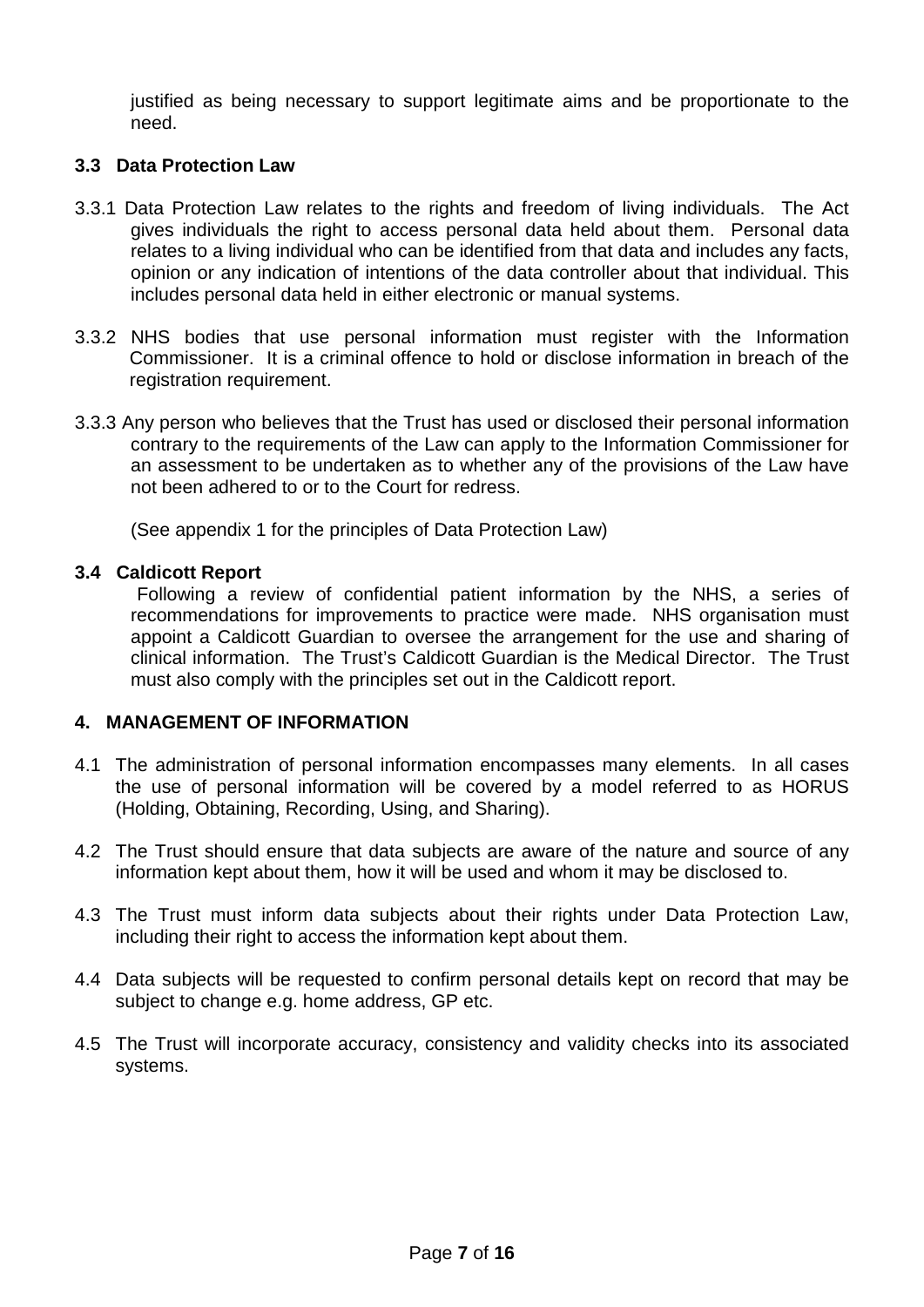## **5. RESPONSIBILITY FOR DISCLOSING INFORMATION**

- 5.1 The Caldicott Guardian ensures that the Trust is compliant in protecting the confidentiality of personal information and enabling appropriate information-sharing. The Caldicott Guardian will actively support work to facilitate and enable information sharing and advice on options for lawful and ethical processing of information as required.
- 5.2 Personal information may be disclosed on a 'need to know' basis, if the following circumstances apply:
	- The use of the information can be justified e.g. confirmation of employment for mortgage application purposes.
	- The information is required by statute or court order; or
	- Passing on the information can be justified for other reasons, usually for the protection of the public or data subject.
- 5.3 The Trust is accountable for any decisions to disclose information. Such decisions should usually be taken by the health professional responsible for a patient's care or the manager holding the employee's personal information. If in doubt contact the Caldicott Guardian for advice.
- 5.4 Disclosure of personal information may also be decided on the advice of a nominated senior professional within the body or the directorate senior manager. Only the minimum identifiable information should be used.
- 5.5 Prevention of processing causing damage or distress If an individual believes the Trust is processing personal data in a way that causes, or is likely to cause, substantial unwarranted damage or distress to them or to another, the Data Protection Law provides that the individual has the right to send a notice to the data controller requiring him, within a reasonable time, to stop the processing.
- 5.6 If a data subject wants information withheld from someone who might otherwise have received it in connection with their employment, then that data subject should be informed of any implications or other relevant factors.

Data subjects must make a request in writing if they do not want personal information disclosed which includes a description of:-

- The personal data;
- The purpose for which they are being processed; and
- Those to whom it may not be disclosed.
- 5.7 The data subject's wishes should be respected unless there are overriding considerations to the contrary. The reason for disclosing the information must be noted.
- 5.8 The data subject has a right to rectification if they feel that information recorded on their record is incorrect. This should be discussed with their line manager or clinician.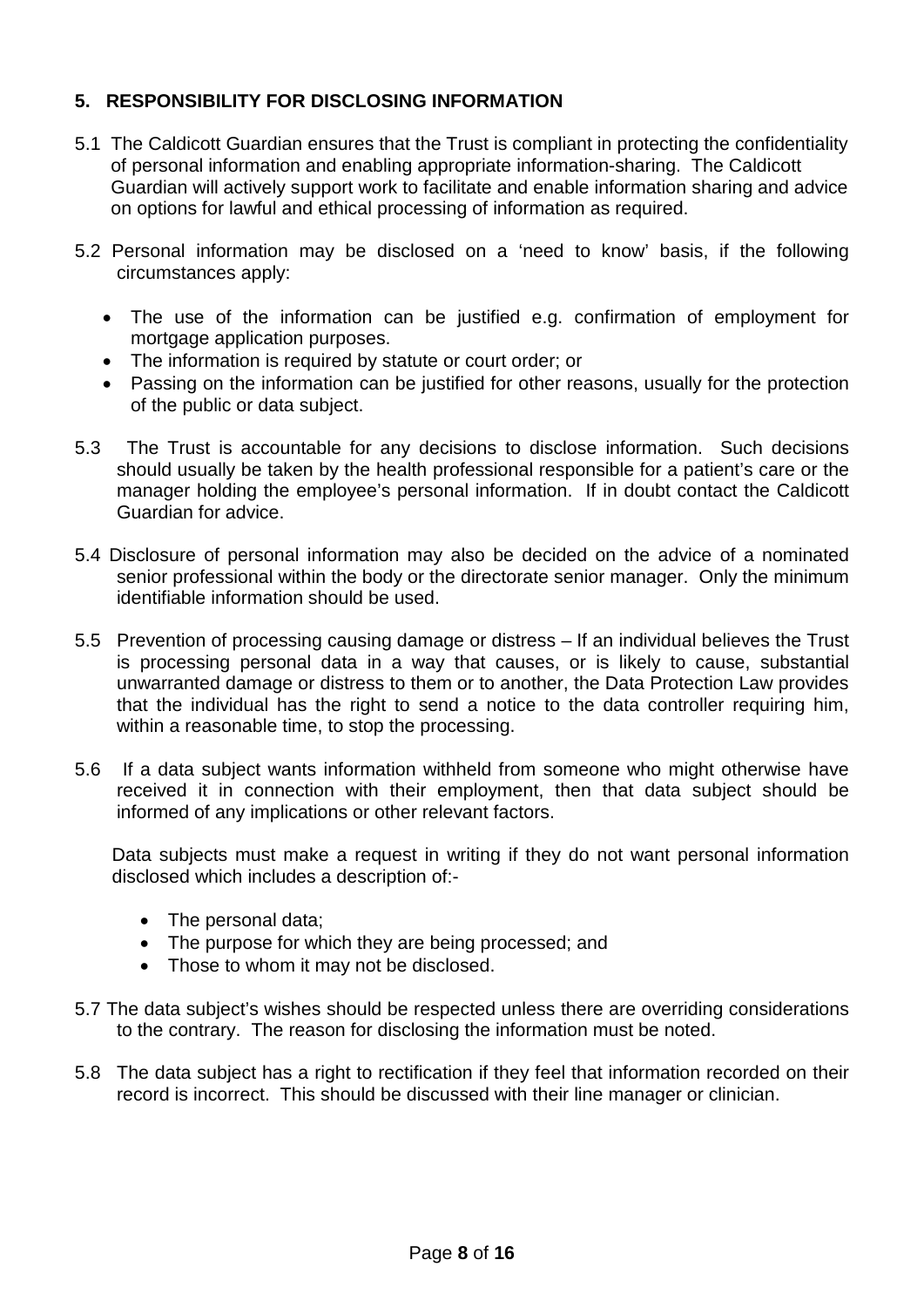## **6. ANONYMISED INFORMATION**

6.1 Where anonymised information would be sufficient for a particular purpose**,** identifiable information should be omitted. The Trust will endeavour to ensure that the recipient is unable to trace the data subject's identity. The fact that the information has been anonymised does not remove the legal obligations under the common law of confidentiality, Data Protection Law and the Human Rights Act.

6.2 Anonymising the information may not in all cases be sufficient to protect the data subject's identity: for example if they are from a professional group with only a small number of data subjects in the Trust.

## **7. CORPORATE AND STATISTICAL**

- 7.1 The Freedom of Information Act 2000 (FOIA) is an element of the Government's commitment to greater openness in the public sector, a commitment which is fully supported by the Trust. The FOIA will progress this aim by helping to transform the culture of the public sector to one of greater openness. It will enable members of the public access to substantial amounts of corporate information and documents therefore allowing the public to question the decisions of public authorities more closely, ensuring that the services we provide are efficiently and properly delivered.
- 7.2Disclosure of information about performance and activity in the NHS is an important aspect of accountability and a means of fostering public awareness of how taxpayers' money is spent and the range of services provided.
- 7.3Provided that the data subject is made aware that personal information may be used to prepare statistics for management use, the aggregated information may be used or passed on for those purposes.

## **8. RIGHTS AND REDRESS**

- 8.1 The unauthorised disclosure of data subject information by any member of staff or person in contact with the NHS is a serious matter and may result in the implementation of the performance management procedure or disciplinary action and possible legal action. In addition, health professionals may be subject to action by their regulatory bodies.
- 8.2 A duty of confidence forms part of the Trust's employment contract and terms and conditions of employment. All staff must be aware of the possible severe consequences of breaching confidence in relation to disclosure of personal information relating to data subjects.
- 8.3 **Patients** who feel their confidentiality has been breached should be encouraged to use the Trust's Listening and Responding PALS and Complaints policy (see policy 4.26)
- 8.4 **Employees** who feel their confidentiality has been breached have a duty to report this immediately to their line manager and in addition, if they feel appropriate can take action in line with the Trusts Resolution of Grievances and Disputes policy. (See policy 3.02)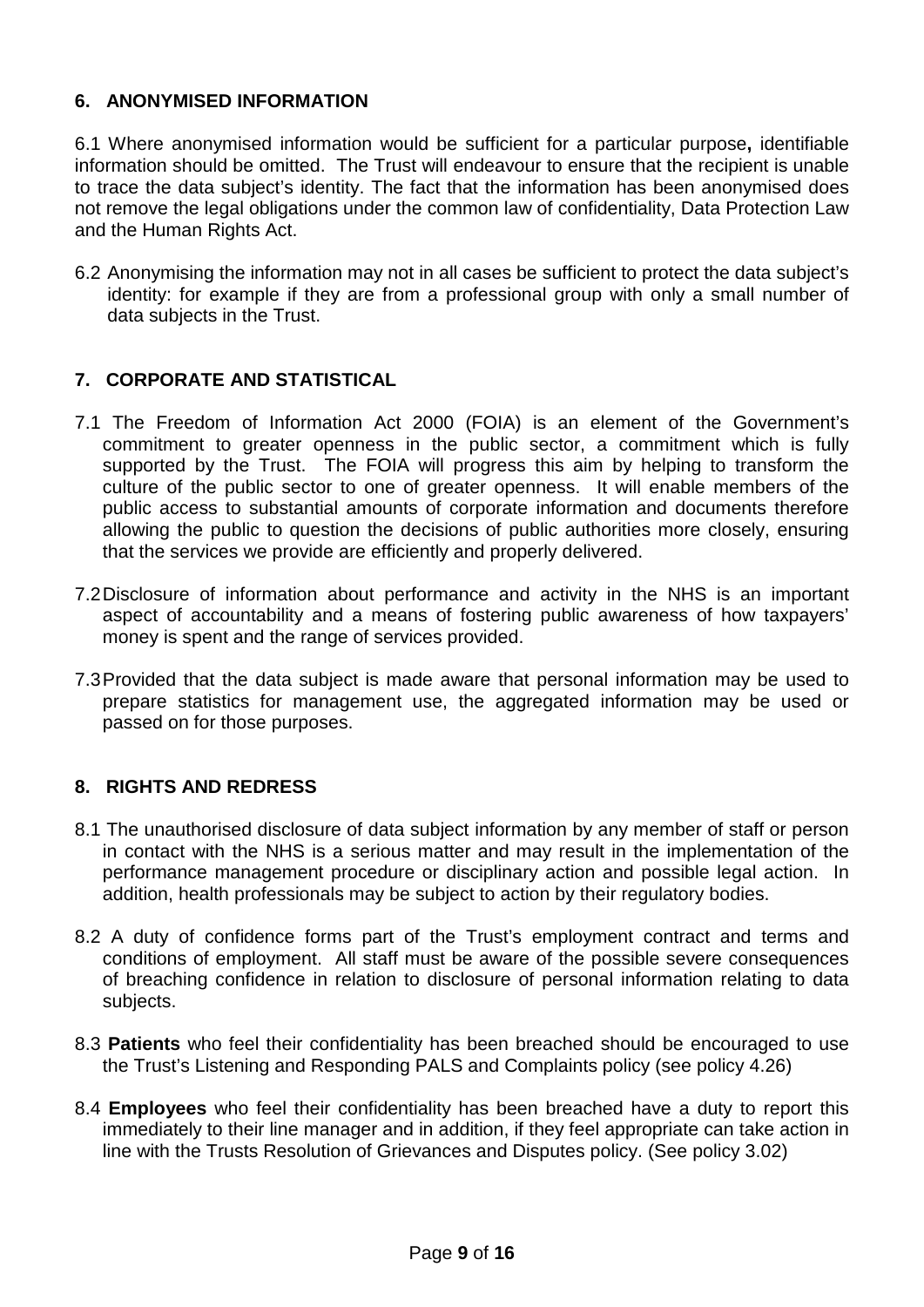8.5 Data subjects have the right to refer their case direct to the Information Commissioner at the address below, to assess whether the requirements of Data Protection Law have been met.

> Information Commissioner's Office Wycliffe House Water Lane Wilmslow, Cheshire SK9 5AF

Website: www.informationcommissioner.gov.uk Email: Telephone: 01625 545745 [casework@ico.org.uk](mailto:Mail@ico.gsi.gov.uk)

#### **9. RISK & MONITORING COMPLIANCE WITH DOCUMENT**

- 9.1 Risk management involves a two-stage approach to identifying both the points at which risk occurs in a system and solutions to reduce those risks. The first depends on reporting adverse incidents and near misses the second depends on the systems, structures and processes linked to the incident.
- 9.2 Monitoring of this policy will be through the incident reporting process (Ulysses) as any incidents of non-compliance with this policy (e.g. breach of confidentiality) must be reported via the Trust's electronic Incident reporting system
- 9.3Failure to comply with the policy may result in the invocation of the performance management procedure or disciplinary action.

(Ref: Incident Reporting Policy No 5.01)

#### **10. ACCESS TO DATA SUBJECTS INFORMATION**

10.1 Data subjects have a legal right under Data Protection Law to access personal data about themselves which is held in either computerised or manual form by the Trust. This legal right is referred to as "Subject Access Request" which enables an individual to review or to be provided with copies of information contained within any personal or occupational health record.

Legally, the data subject must make a written request; a subject access should be dealt with in line with the Trust's Subject Access Request policy No 7.02.

## **11. SECURITY OF PERSONAL INFORMATION**

11.1 Ensuring the security and accuracy of data subject information is the responsibility of management and staff at all levels including:

• Arrangements for the storage and disposal of all data subject information (both manual and electronic) must protect confidentiality.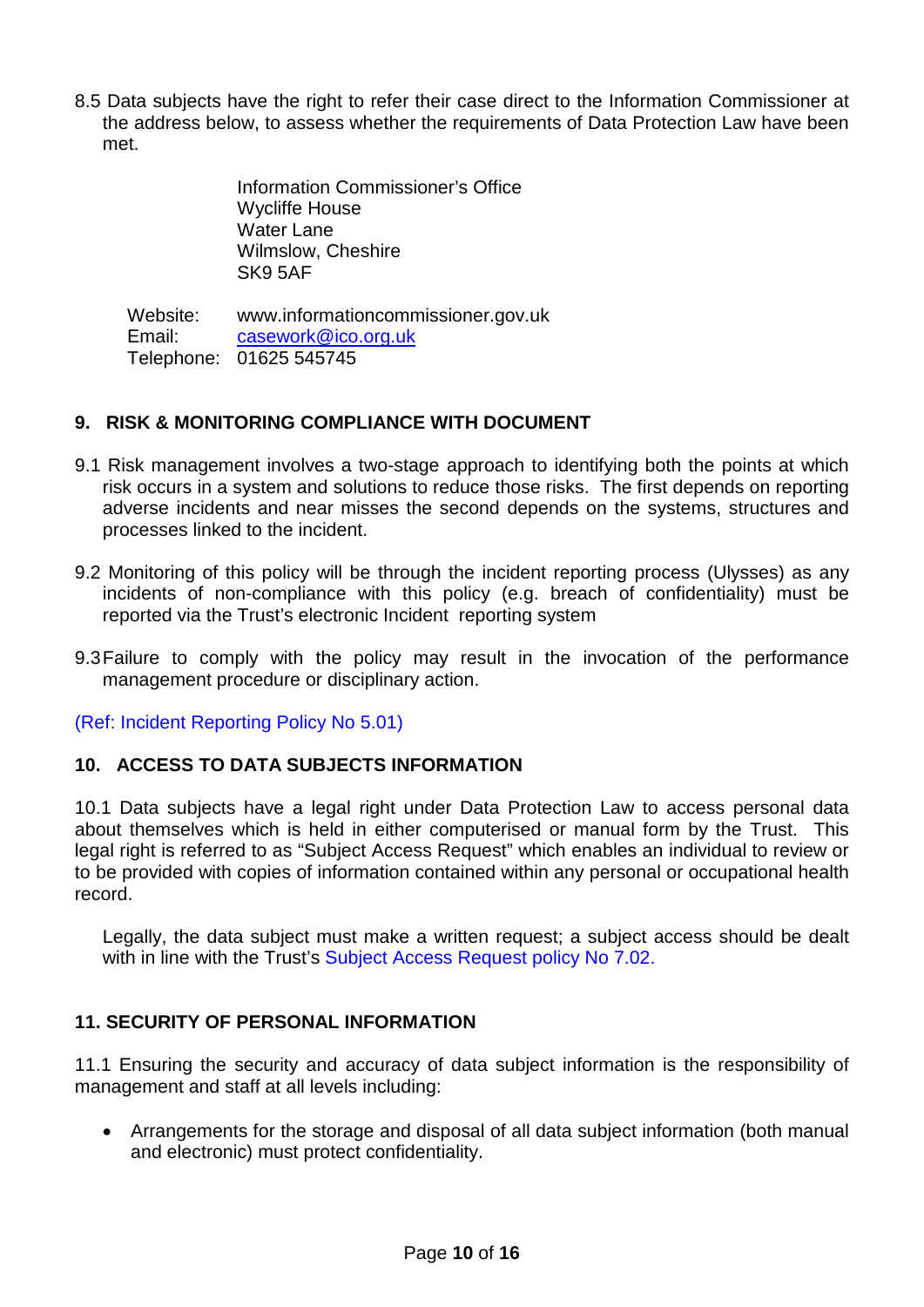- Under Data Protection Law security measures must be in place to protect manual/paper and electronic information. (see Information Security and Data Protection Policy 7.03 and Records Management Policy 7.07)
- Care should be taken to ensure that unintentional breaches of confidentiality do not occur e.g. by leaving confidential information in publicly accessible areas or allowing conversations about sensitive personal information to be overheard.
- A non NHS agency or individual is contracted to carry out NHS functions, the contract must draw attention to obligations on confidentiality. (see Information Security and Data Protection policy 7.03)
- Those who work in the NHS must be aware that people may attempt to seek personal information by deception, for example, posing as a relative. If a member of staff is asked to provide non routine information by a person not known to them, they should make every effort to verify that the person has a right to the information before releasing it.

## **12. CO-ORDINATING INFORMATION WITH EXTERNAL SERVICES**

12.1 Access to personal identifiable information should be restricted to those who have a justifiable need to know in order to effectively carry out their jobs. The Caldicott Principles underpin the approach taken by the Trust when requested to share information with other NHS organisations and non NHS organisations for example Social Services. Sharing information, current or proposed, should be tested against the Caldicott Principles (see appendix A)

- 12.2 Trust protocols provide a robust framework for staff when sharing personal identifiable information. The purpose(s) for which information is required by different organisations will clearly differ and each needs to be sensitive to the particular requirements of others in respect of confidentiality.
- 12.3 The data subject needs to be aware that some information sharing for direct care will be necessary and this must be discussed with the individual as part of the care planning process.
- 12.4 If the data subject raises any objections to the passing of information to other sources, the possible consequences must be explained and an assurance given that other sources would receive only information which they really need to know. However, the data subject's ultimate decision must be respected unless there are overriding considerations to the contrary: for example, in some cases involving a history of violence, or where an elderly frail person shows signs of non-accidental injury, it may be justifiable to pass information to another agency without the individual's agreement.

12.5 When creating inter-agency registers or pooling information to assist joint commissioning of services, NHS (and other) bodies should ensure that patients know in general terms what is being done and to whom information may be passed.

## **13. PATICULAR RESTRICTIONS ON PASSING ON INFORMATION**

NHS bodies or those carrying out NHS functions must not allow personal details of data subjects (most obviously names and addresses of named individuals) to be passed on or sold for fundraising or commercial marketing purposes.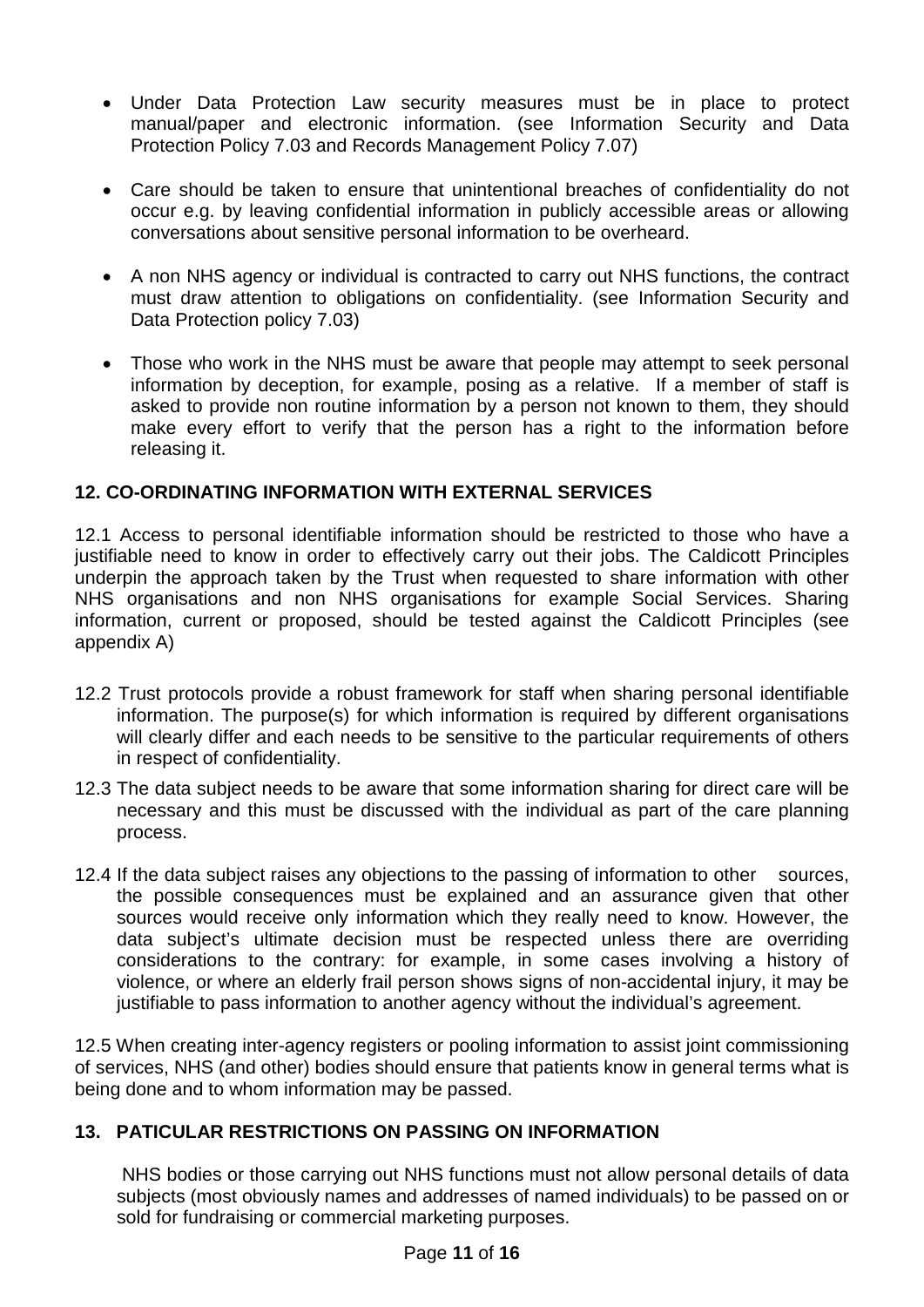## **14. DISCLOSURE OF INFORMATION FOR OTHER PURPOSES OR AS A LEGAL REQUIREMENT**

14.1 There are statutory powers to order:

- The disclosure of documents before and during proceedings for personal injury or death.
- The production of information following an application to the court and to the applicants, legal, medical and professional advisors. Such orders should specify clearly what information is required and by whom. If any aspect is unclear, clarification and/or legal advice should be sought without delay. The manager responsible for the information relating to the data subject should be consulted about the disclosure, in case disclosure may result in a risk to the data subject. If there is a risk, legal advice should be sought on the possibility of seeking an amendment to the order.
- Where an order requires information about a data subject who has not instigated a court action, that data subject should be notified immediately in case the individual may wish to seek advice.

At the data subject's request, information relevant to legal proceedings may be released, usually to the individual's legal adviser. This information should also be passed to solicitors acting for the Trust where the action involves the Trust. Ref: Subject Access Request Policy No 7.02.

14.2 Relatives, friends and carers, if data subjects agree can be kept up-to-date with the progress of treatment. With the data subjects consent, the significant role of carers may need to be recognised in the type of information provided. If the data subject has not given their consent then information should not be passed to relatives etc.

## **15. DISCLOSURE OF INFORMATION TO PROTECT THE PUBLIC**

- 15.1 It may sometimes be justifiable to pass on data subject information without consent or statutory authority. Most commonly these involve the prevention of serious crime, but can extend to other dangers to the general public, such as public health risk or violence. Essential information may need to be shared with other agencies.
- 15.2 Each case must be considered on its merits, the main criterion being whether the release of information to protect the public should prevail over the duty of confidence to the data subject. The possible consequences for the data subject must always be considered.
- 15.3 Decisions will sometimes be finely balanced and may concern matters on which NHS staff finds it difficult to make a judgement. In such cases legal or other specialist advice e.g. Caldicott Guardian should be sought. It is important not to confuse 'the public interest' with what may be 'of interest' to the public.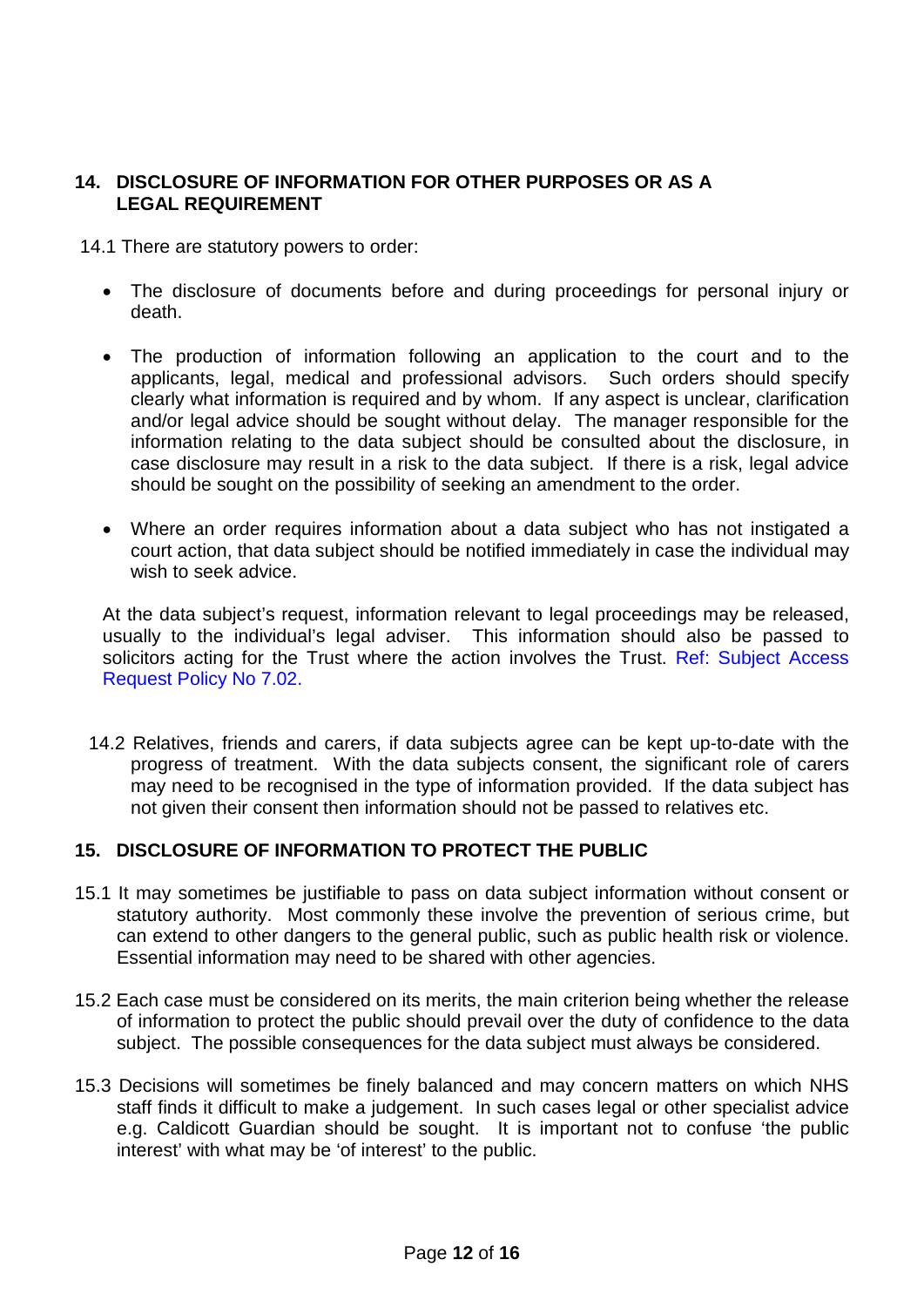## **16. TACKLING SERIOUS CRIME**

16.1 Passing on information to help tackle serious crime may be justified in accordance with the Crime and Disorder Act 1998.

 Whilst the police have no general right of access to personal records there are a number of statutes which require disclosure to them and some that permit disclosure. These have the effect of making disclosure to them and some that permit disclosure a legitimate function in the circumstances they cover.

 In the absence of a requirement to disclose there must be either explicit consent of the data subject or a robust public interest justification. What is or isn't in the public interest is ultimately decided by the Courts. Where disclosure is justified it should be limited to the minimum necessary to meet the need and the data subject should be informed of the disclosure **unless it would defeat the purpose of the investigation, allow a potential criminal to escape or put staff or others at risk.**

16.2 Disclosure must be justified on the grounds that the public interest outweighs the common law duty of confidentiality and the principles of the Human Rights Act 1998 (HRA98).

Article 8 of the HRA98 establishes a right to 'respect for private and family life'. This underscores the duty to protect the privacy of individuals and preserve the confidentiality of their health records. Current understanding is that compliance with Data Protection Law and the common law of confidentiality should satisfy Human Rights requirements.

Legislation generally must also be compatible with HRA98, so any proposal for setting aside obligations of confidentiality through legislation must:

- Pursue a legitimate aim;
- Be considered necessary in a democratic society; and
- Be proportionate to the need.

There is also a more general requirement that actions that interfere with the right to respect for private and family life (e.g. disclosing confidential information) must also be justified as being necessary to support legitimate aims and be proportionate to the need. Ref: Subject Access Request Policy No 7.02.

## **17. TEACHING AND RESEARCH**

17.1 Advice to data subjects about the use of personal information must emphasise:

- The importance of teaching and research to the maintenance and improvement of care within the NHS, inter-agency care and public health generally;
- That such information, anonymised or aggregated wherever possible, may sometimes be used for teaching and research (and that universities or other bodies carrying out approved research are required to treat it in confidence and must not use if for other purposes);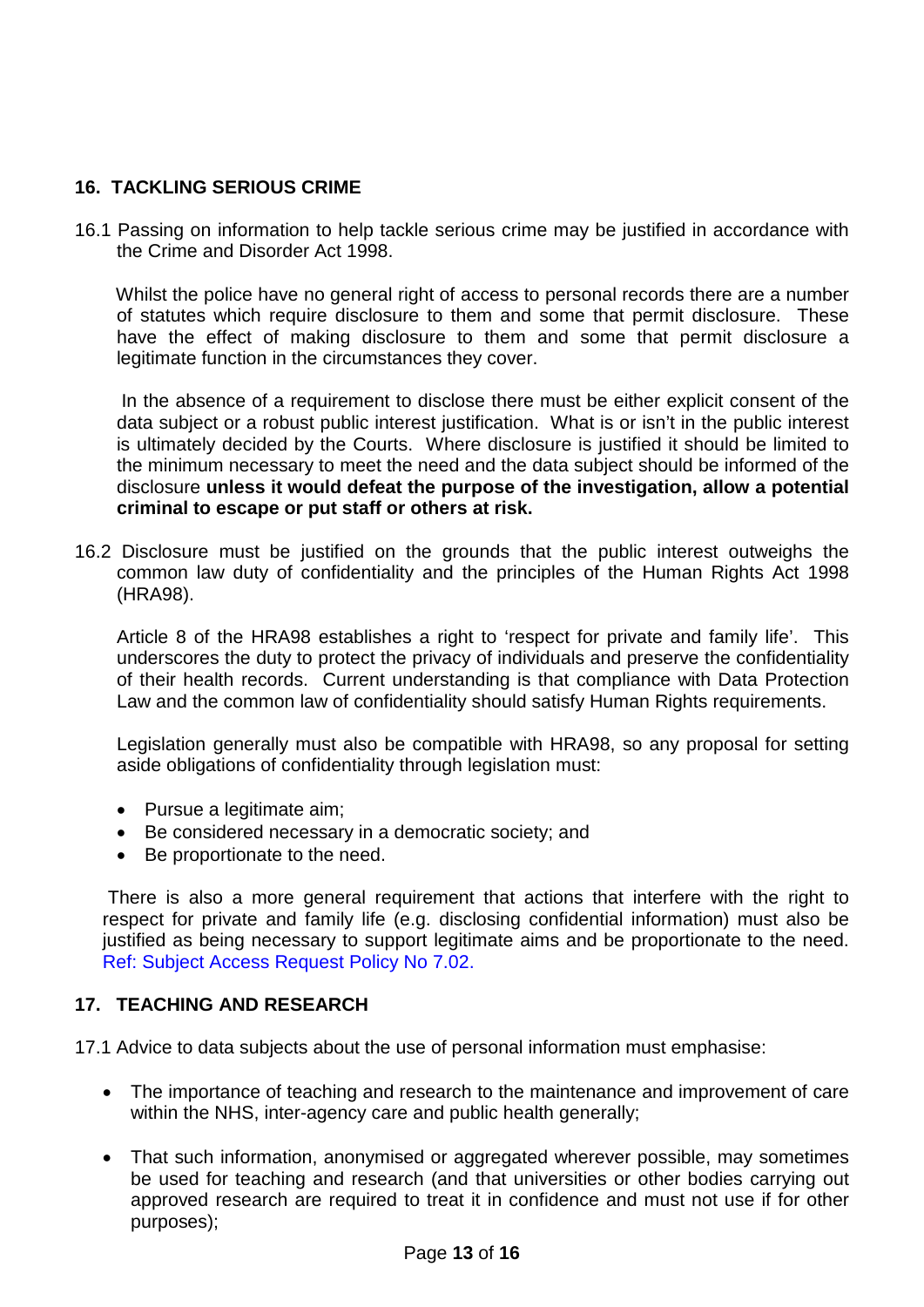- That any research proposals involving access to patient records require regulatory approvals including a favourable ethics opinion from a Research Ethics Committee, who must be satisfied that:
	- o Arrangements to safeguard confidentiality are satisfactory;
	- o Any additional conditions relating to the use of information that the Research Ethics Committee thinks are necessary are met;
- Any application to use **identifiable** patient information is fully justified: for example, because this is essential to a study of major importance to public health. **If not, approval to proceed should not be given;**
- That their specific consent will be sought to any activity relating to teaching or research that would involve them personally. Individuals may at any time state that they do not wish to be contacted for involvement in such activity and this must be formally recorded so that they are not contacted.
- That any publicised research findings will not identify them without their specific consent.

#### **18. TRAINING REQUIREMENT**

18.1 Confidentiality training is included within the annual Data Security Awareness e-learning training tool and will be monitored through the Trust Mandatory training and the Personal Review process.

#### **19. COMMUNICATION WITH THE MEDIA**

19.1 The maintenance of good relations with the press and broadcasting organisations is important. The Trust will ensure that there is someone with suitable experience and level of responsibility available or contactable at all times to answer enquiries.

19.2 If the media interest relates to a data subject, then the individual's valid consent must be obtained before release of information. If the person is incapable of providing valid consent then the consent of the nearest relative should be sought.

19.3 Neither the Trust nor anyone who works in the Trust should confirm that any individual is a data subject or divulge any information about them without the person to which the information refers consenting to its release.

19.4 Subject to the necessary consent being given, a brief indication of the patient's progress or the employee's job title and work base may be given in response to media enquiry if authorised by the Senior Manager.

19.5 As referred to above, other than straightforward data subject enquiries, media requests for information should be referred to the Communications Manager, Corporate Services or the Caldicott Guardian.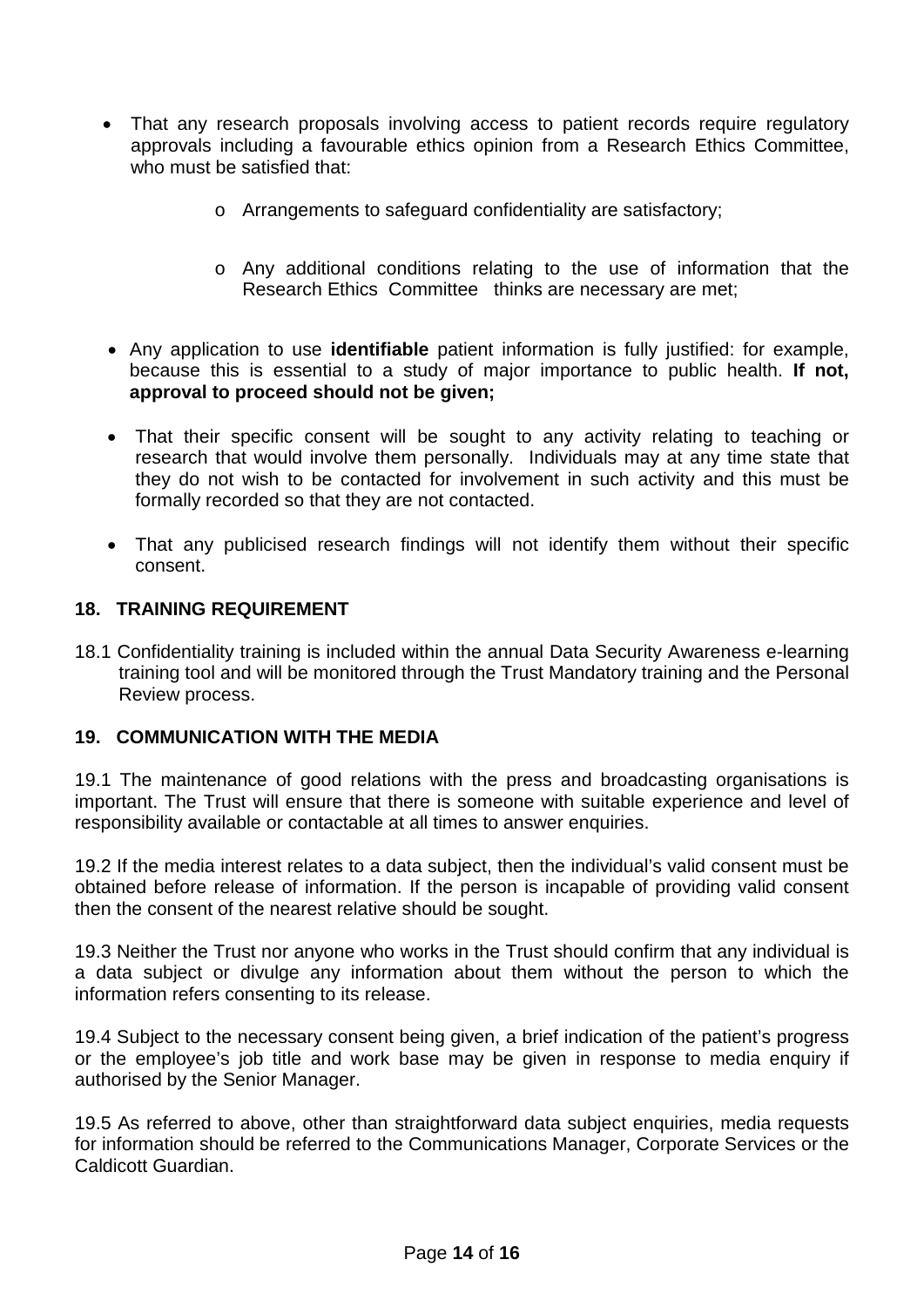19.6 Where the data subject is unable to take a decision, the provision of basic information may sometimes be judged to be in their best interests (e.g. correcting misleading or damaging speculation).

19.7 If a data subject has invited the media to report their case, the Trust may comment in public but should confine itself to factual information or the correction of any misleading assertion or published comment. The duty of confidence to the data subject still applies. If in doubt, legal advice should be sought.

#### **20. EQUALITY IMPACT ASSESSMENT**

An equality impact assessment has been undertaken for this policy with no potential or adverse impact identified.

#### **21. REFERENCES & OTHER SOURCES OF INFORMATION**

- Risk Management Policy No 4.18a
- Incident Reporting Policy No 5.01
- Serious Incident Policy No. 5.32
- Subject Access Request Policy No 7.02
- One Staffordshire Information Sharing Protocol Policy No 7.05
- Information Governance Policy No 7.08
- Information Security & Data Protection Policy No 7.03
- Records Management Policy 7.07
- Safe Haven Policy No 7.14
- Caldicott Guardian www. [gov.uk](http://www.doh.gov.uk/)
- NHS Confidentiality Code of Practice https://www.gov.uk/government/publications/confidentiality-nhs-code-of-practice
- Record Management: NHS Code of Practice https://www.gov.uk/government/publications/records-management-nhs-code-ofpractice
- The Care Record Guaranteehttp://systems.hscic.gov.uk/rasmartcards/documents/crg.pdf
- Information Security Management: NHS Code of Practicehttps://www.gov.uk/government/publications/information-securitymanagement-nhs-code-of-practice